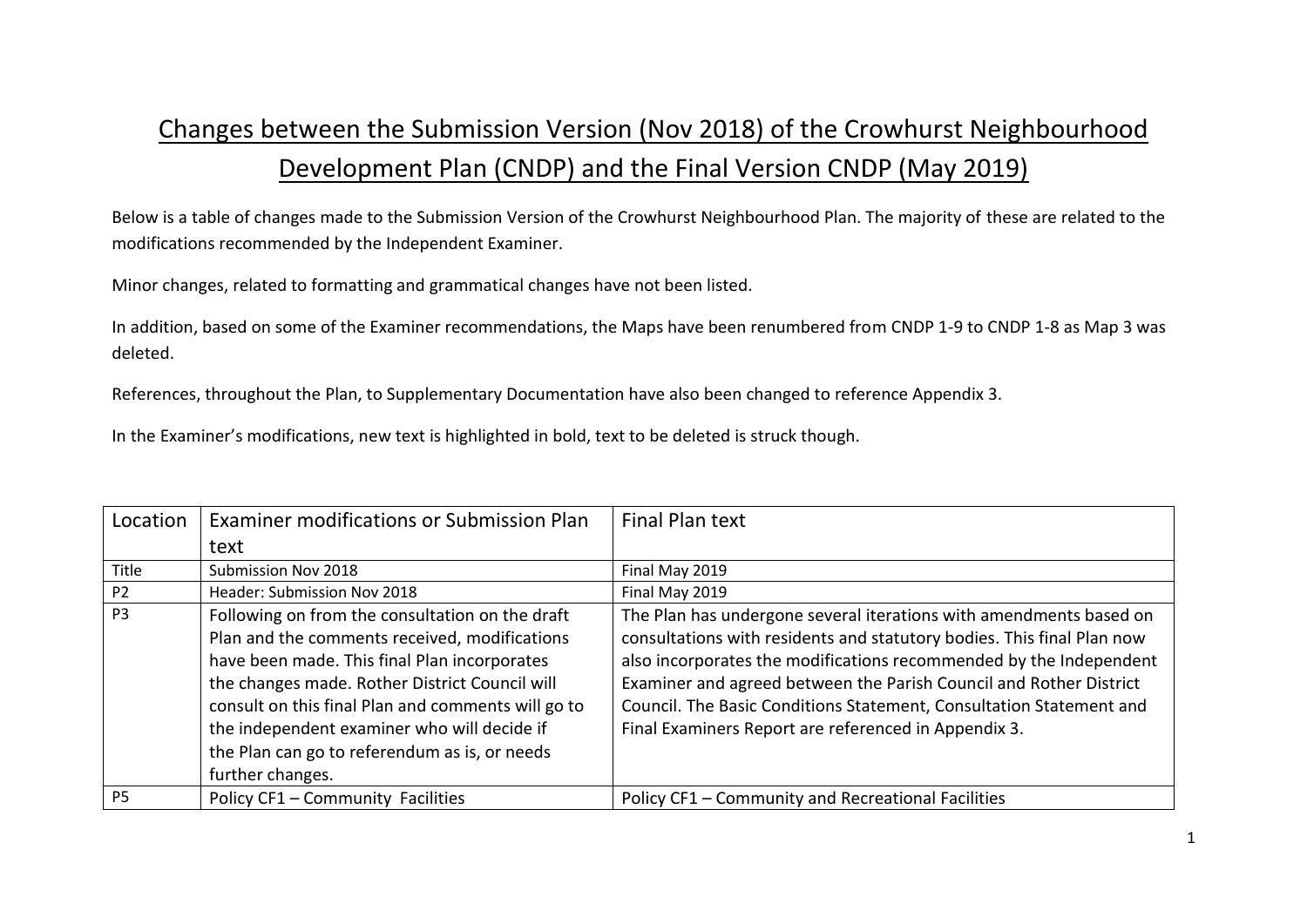| 4.3.2     | Policy CF2 - Open Spaces and Recreation                                                                                                                                                                                                                                                                                                                                                                                                                                                                                                                                                                                                                                                                                | Policy CF2 - Rights of Way and Recreation                                                                                                                                                                                                                                                                                                                                                                                                                                                                                                                                                                                                                                                                                                                                                                                                                                                                                                                                                                                                                                                                                                                                                                                                                  |  |
|-----------|------------------------------------------------------------------------------------------------------------------------------------------------------------------------------------------------------------------------------------------------------------------------------------------------------------------------------------------------------------------------------------------------------------------------------------------------------------------------------------------------------------------------------------------------------------------------------------------------------------------------------------------------------------------------------------------------------------------------|------------------------------------------------------------------------------------------------------------------------------------------------------------------------------------------------------------------------------------------------------------------------------------------------------------------------------------------------------------------------------------------------------------------------------------------------------------------------------------------------------------------------------------------------------------------------------------------------------------------------------------------------------------------------------------------------------------------------------------------------------------------------------------------------------------------------------------------------------------------------------------------------------------------------------------------------------------------------------------------------------------------------------------------------------------------------------------------------------------------------------------------------------------------------------------------------------------------------------------------------------------|--|
| <b>P6</b> | Modification 1:<br>A Reference Section is recommended to be added to<br>the CNDP listing the evidence base for the Plan with<br>electronic links to documents. As a minimum the list<br>should include those documents commissioned for<br>the CNDP process specifically or drawn up by the<br>steering group as follows: 'Crowhurst Landscape<br><b>Character, Sensitivity and Capacity Assessment' Oct</b><br>2017; 'Crowhurst - A Rural Village' Nov 2017;<br>'Crowhurst Heritage and Character Assessment'<br>Sept2017; 'CNDP Site Assessment Paper' Jan 2017;<br>'CNDP Watercourses and Flooding Description' Nov<br>2017; Local Green Space Description table; and<br>'CNDP Environmental Description' Nov 2017. | List of Appendices<br>Appendix 1:<br>Maps<br>CNDP Map 1 - Development Boundary<br>CNDP Map 2 - Important Areas and Views<br>CNDP Map 3 - Local Green Spaces<br>CNDP Map 4 - Flooding<br>CMDP Map 5 - Community and Recreational Facilities<br>CNDP Map 6 - Infrastructure Improvements<br>CNDP Map 7 - Housing Site Allocations<br>CNDP Map 8 - Proposals Map<br>Appendix 2:<br><b>Environment Planning Application Checklist</b><br>Appendix 3:<br>References<br>'Crowhurst NP Examination Report' Apr 2019<br>'Crowhurst NP Strategic Environmental Assessment' (SEA)<br><b>Nov 2018</b><br>'Crowhurst NP Basic Conditions Statement' Nov 2018<br>Crowhurst NP - 'Consultation Statement' Nov 2018<br>'Crowhurst Landscape Character, Sensitivity and Capacity<br>Assessment' Oct 2017<br>'Crowhurst - A Rural Village' Nov 2017<br>'Crowhurst Heritage and Character Assessment' Sept2017<br>Historical Heritage of Crowhurst Nov 2017<br>'CNDP Site Assessment Policies Paper' Oct 2018<br>'CNDP Watercourses and Flooding Description' Nov 2017<br>'Local Green Space' Description table<br>'CNDP Environmental Description' Nov 2017<br>'Crowhurst Non-designated Heritage Assets' Nov 2018<br>'Car Park Landscape and Visual Impact Assessment' Oct |  |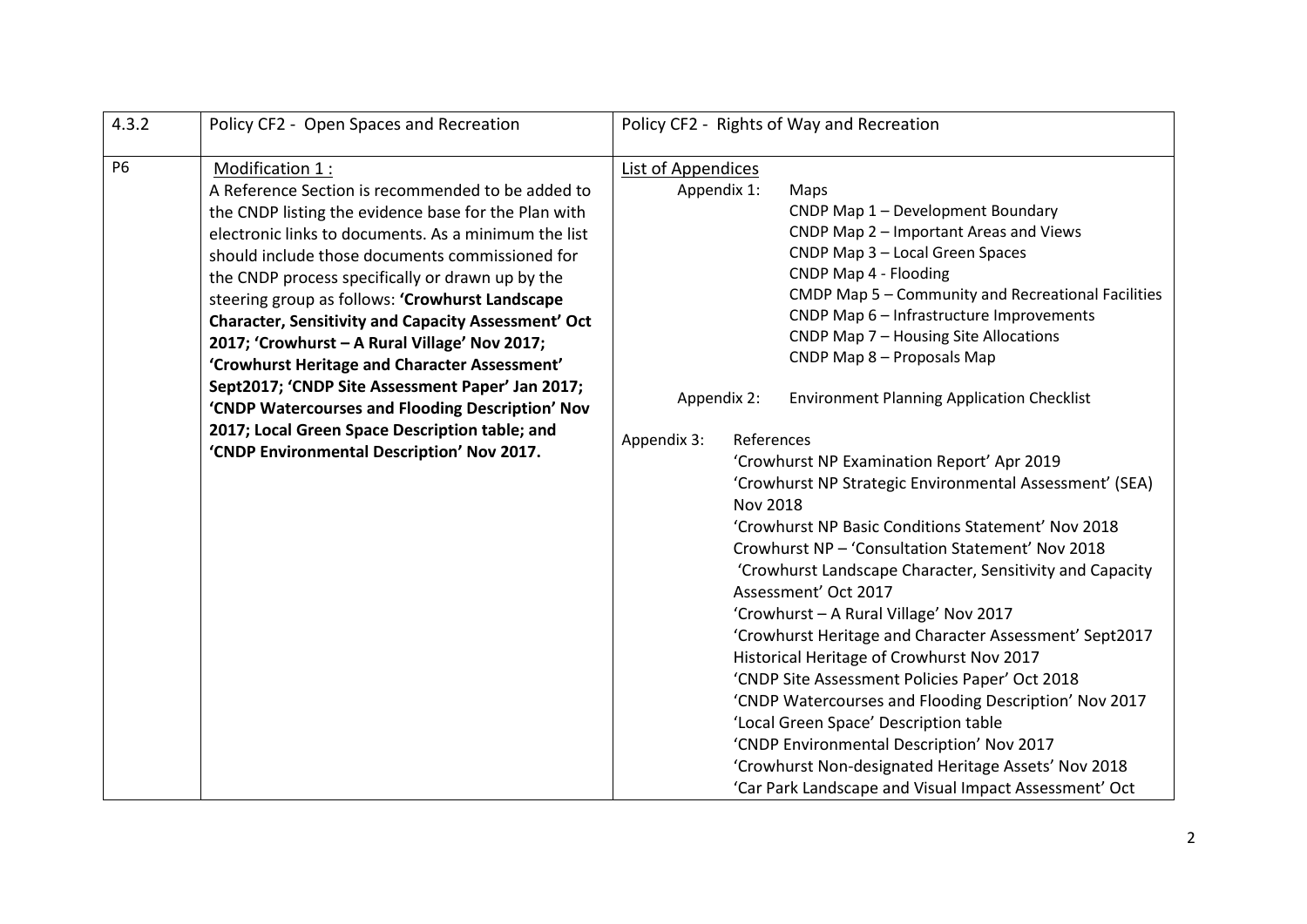|               |                                                                                                                                                                                                                                                                                                                                                                                                                                                                                                                                                                                              | 2018                                                                                                                                                                                                                                                                                                                                                                                                                                                       |
|---------------|----------------------------------------------------------------------------------------------------------------------------------------------------------------------------------------------------------------------------------------------------------------------------------------------------------------------------------------------------------------------------------------------------------------------------------------------------------------------------------------------------------------------------------------------------------------------------------------------|------------------------------------------------------------------------------------------------------------------------------------------------------------------------------------------------------------------------------------------------------------------------------------------------------------------------------------------------------------------------------------------------------------------------------------------------------------|
|               |                                                                                                                                                                                                                                                                                                                                                                                                                                                                                                                                                                                              |                                                                                                                                                                                                                                                                                                                                                                                                                                                            |
| P20           | Updated project timeline Move "we are here" box from<br>"Public consultation, followed by referendum"                                                                                                                                                                                                                                                                                                                                                                                                                                                                                        | Put "we are here" box on "Public Referendum"                                                                                                                                                                                                                                                                                                                                                                                                               |
| P22<br>2.3.2  | However the main access to the station is up a long hill<br>with no pavements and quite a lot of on-street parking<br>which currently is free, while the station car park is<br>metered                                                                                                                                                                                                                                                                                                                                                                                                      | However access to the station for commuters is up a long, narrow hill with no<br>pavements and car parking at the station is charged for whereas on-street<br>parking nearby is not. Consequently, there are issues with commuter traffic<br>and parking congestion.                                                                                                                                                                                       |
| P32<br>4.0.12 | We have also identified other open and natural<br>areas in Crowhurst that help form the rural<br>character of the village. These areas should be<br>protected from developments other than<br>community facilities which provide a benefit to the<br>village. The Open and Natural Spaces Description in<br>Background Evidence <sup>1</sup> identifies these areas and<br>they can be seen on CNDP Map 3. It also explains in<br>some detail how and why each area should be<br>protected. Where possible, enhancement of the<br>countryside through good management is also<br>encouraged. | The Crowhurst Landscape Character, Sensitivity and Capacity<br>Assessment (CLCSCA) has also identified areas in Crowhurst that help<br>form the rural character of the village. These areas should be protected<br>and developments should not result in the erosion or loss of these<br>important areas or the important views identified on CNDP Map 2.<br>Where possible, enhancement of the countryside through good<br>management is also encouraged. |
| P34           | Social- Policies CF1-3 encourage the protection<br>and retention of community facilities, natural<br>spaces (both Local Green Space and natural spaces<br>that form part of the character of the village) and<br>footpaths                                                                                                                                                                                                                                                                                                                                                                   | Social -  Policies CF1-3 encourage the protection and retention of<br>community and sports/play facilities, Local Green Space and<br>footpaths                                                                                                                                                                                                                                                                                                             |
| P39           | Modification 2:<br>Policy CE1 (2) is recommended to be amended as<br>follows:                                                                                                                                                                                                                                                                                                                                                                                                                                                                                                                |                                                                                                                                                                                                                                                                                                                                                                                                                                                            |

 1 Open and Natural Spaces Description, Background Evidence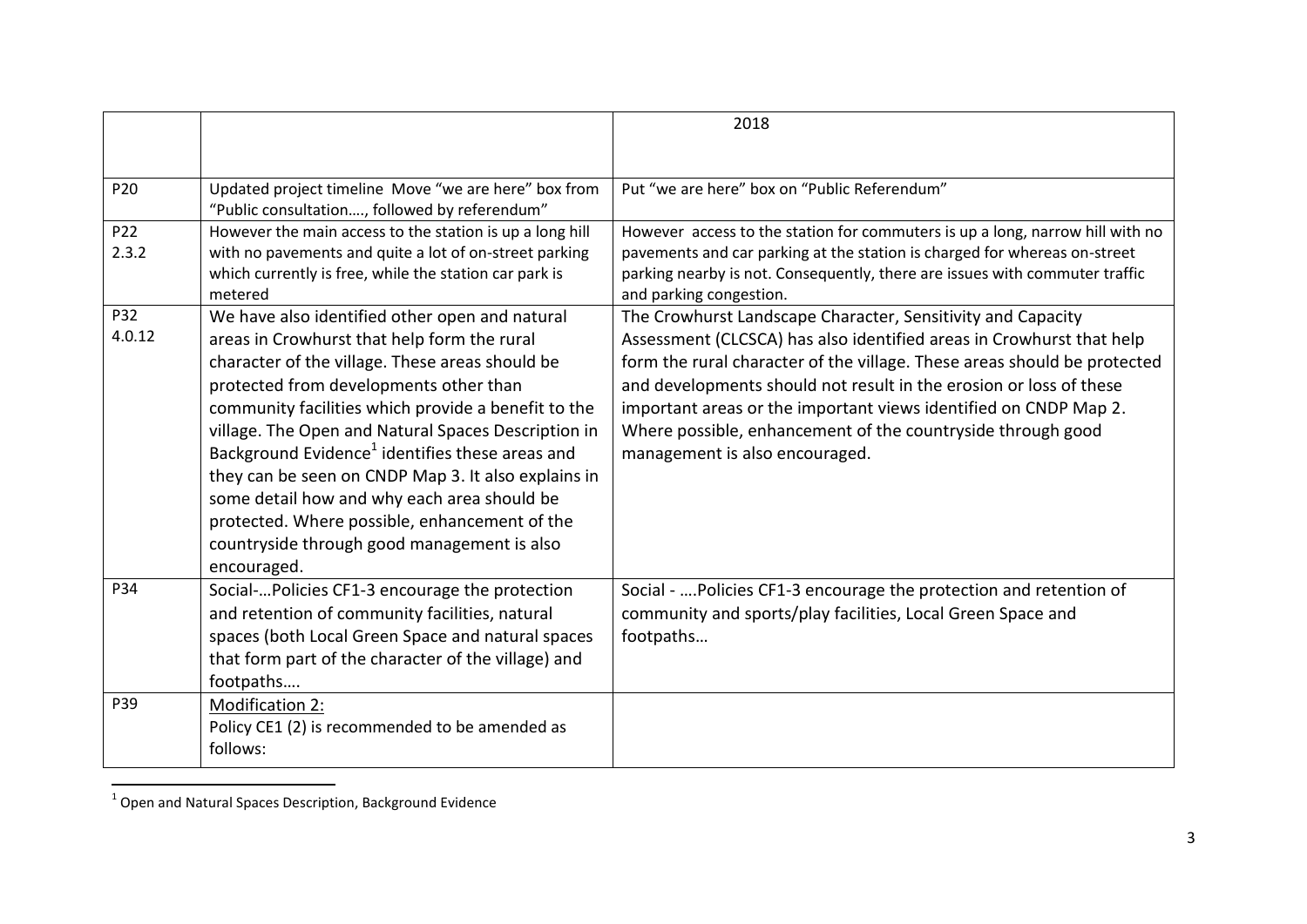|         | "2. It does not result in the erosion or loss of the                                                    | 2. It does not result in the erosion or loss of the identified           |
|---------|---------------------------------------------------------------------------------------------------------|--------------------------------------------------------------------------|
|         | identified protected village gaps Important Open                                                        | Important Open Areas as shown on the Proposals Map and                   |
|         | Areas as shown on the Proposals Map and CNDP Map                                                        | CNDP Map 2;                                                              |
|         | 2 and important open/natural spaces as shown on                                                         |                                                                          |
|         | CNDP Map 3, which give the village its High Weald                                                       |                                                                          |
|         | identity and Local Green Spaces on CNDP Map 4;                                                          |                                                                          |
|         | 3. The development does not impact on important                                                         |                                                                          |
|         | valley and village views as defined on the Proposals                                                    | 3. The development does not impact on important valley and village       |
|         | Map and CNDP Map 2;"                                                                                    | views as defined on the Proposals Map and CNDP Map 2;                    |
|         | CNDP Map 3 to be deleted as it is no longer needed,                                                     |                                                                          |
|         | and the Proposals Map to be amended so that it no<br>longer shows the designation 'Open/Natural Space'. | CNDP Map 3 deleted and following maps renumbered as appropriate.         |
| P43     | The policy is considered to align with that of Policy                                                   | The policy is considered to align with that of Policy EN5 in the Core    |
| 4.2.5.6 | EN5 in the Core Strategy and proposes greater                                                           | Strategy and proposes greater detail for the local context of Crowhurst. |
|         | detail for the local context of Crowhurst. The                                                          | The implementation of this policy will preserve and enhance the          |
|         | implementation of this policy will preserve the                                                         | biodiversity and habitats of protected species and species of principle  |
|         | biodiversity and maximise opportunities to                                                              | importance as listed under Section 41 of the Natural Environment and     |
|         | enhance biodiversity in accordance with policies of                                                     | Rural Communities Act (2006) and the NPPF.                               |
|         | the NPPF.                                                                                               |                                                                          |
| P44     | Modification 3:                                                                                         |                                                                          |
| CE3     | 1. Development will not be supported where it                                                           | 1. Development will not be supported where it adversely affects the      |
|         | adversely affects the ecological interests of the Fore                                                  | ecological interests of the Fore Wood Reserve SSSI, Quarry Wood          |
|         | Wood Reserve SSSI, Quarry Wood Nature Reserve,                                                          | Nature Reserve, Combe Haven, Priority Habitats or areas with a           |
|         | Combe Haven, Priority Habitats or areas with a                                                          | Biodiversity Action Plan (BAP) or where development will affect the      |
|         | Biodiversity Action Plan (BAP) or where                                                                 | ecological integrity of the site, including protected species habitats;  |
|         | development will affect the ecological integrity of                                                     |                                                                          |
|         | the site, including notable or protected species                                                        |                                                                          |
|         | habitats and such impacts cannot be mitigated or                                                        |                                                                          |
|         | compensated for, commensurate with their                                                                |                                                                          |
|         | importance to the wider ecological network;                                                             |                                                                          |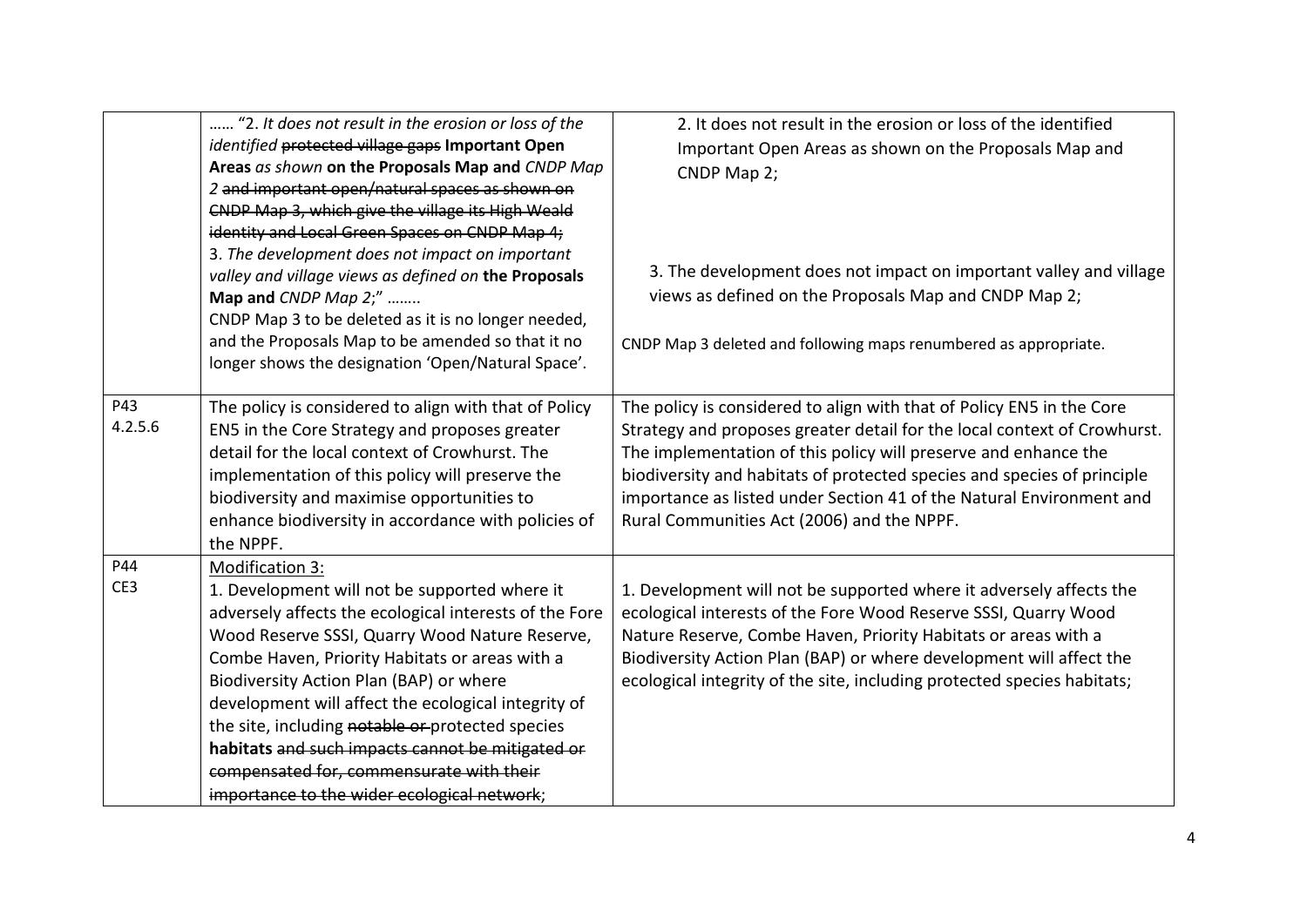|            | 2. Where appropriate, any new development is                                                                                                                                                                                                                                                                                                                                                     | 2. Where appropriate, new development is                                                                                                                                                                                                                                                                                                                            |
|------------|--------------------------------------------------------------------------------------------------------------------------------------------------------------------------------------------------------------------------------------------------------------------------------------------------------------------------------------------------------------------------------------------------|---------------------------------------------------------------------------------------------------------------------------------------------------------------------------------------------------------------------------------------------------------------------------------------------------------------------------------------------------------------------|
|            | 2(iii) Existing wildlife corridors should be conserved<br>and retained, buffered, enhanced, restored and<br>strengthened and new wildlife                                                                                                                                                                                                                                                        | 2(iii) Existing wildlife corridors should be retained, buffered, restored<br>and strengthened and new wildlife                                                                                                                                                                                                                                                      |
|            | Where appropriate, applicants for planning<br>permission are encouraged to complete Completion<br>ef-the CNDP Environment Planning Application<br>checklist (Appendix 2) in the Environment<br>Description in the Supplementary<br>Documentation . This will help ensure all<br>Environmental Policies in                                                                                        | Where appropriate, applicants for planning permission are encouraged<br>to complete the CNDP Environment Planning Application checklist in<br>Appendix 2. This will help ensure all Environmental Policies in                                                                                                                                                       |
| P46<br>CE4 | Modification 4<br>Where the benefits or need for the development<br>are considered to justify the removal of such<br>important local features, development will only be<br>supported where appropriate mitigation and<br>compensatory measures are put in place to address<br>their removal. This will not normally be<br>appropriate for nationally protected features and<br>Ancient Woodland. | Where the benefits or need for the development are considered to<br>justify the removal of important local features, development will only<br>be supported where appropriate mitigation and compensatory<br>measures are put in place to address their removal. This will not<br>normally be appropriate for nationally protected features and Ancient<br>Woodland. |
| P48<br>CE5 | Modification 5:<br>Encouragement will be given to development which<br>secures an improvement in flood risk and<br>biodiversity terms which will reduce pressures on<br>the catchment both upstream and downstream.                                                                                                                                                                              | Encouragement will be given to development which secures an<br>improvement in flood risk and biodiversity terms which will reduce<br>pressures on the catchment both upstream and downstream.                                                                                                                                                                       |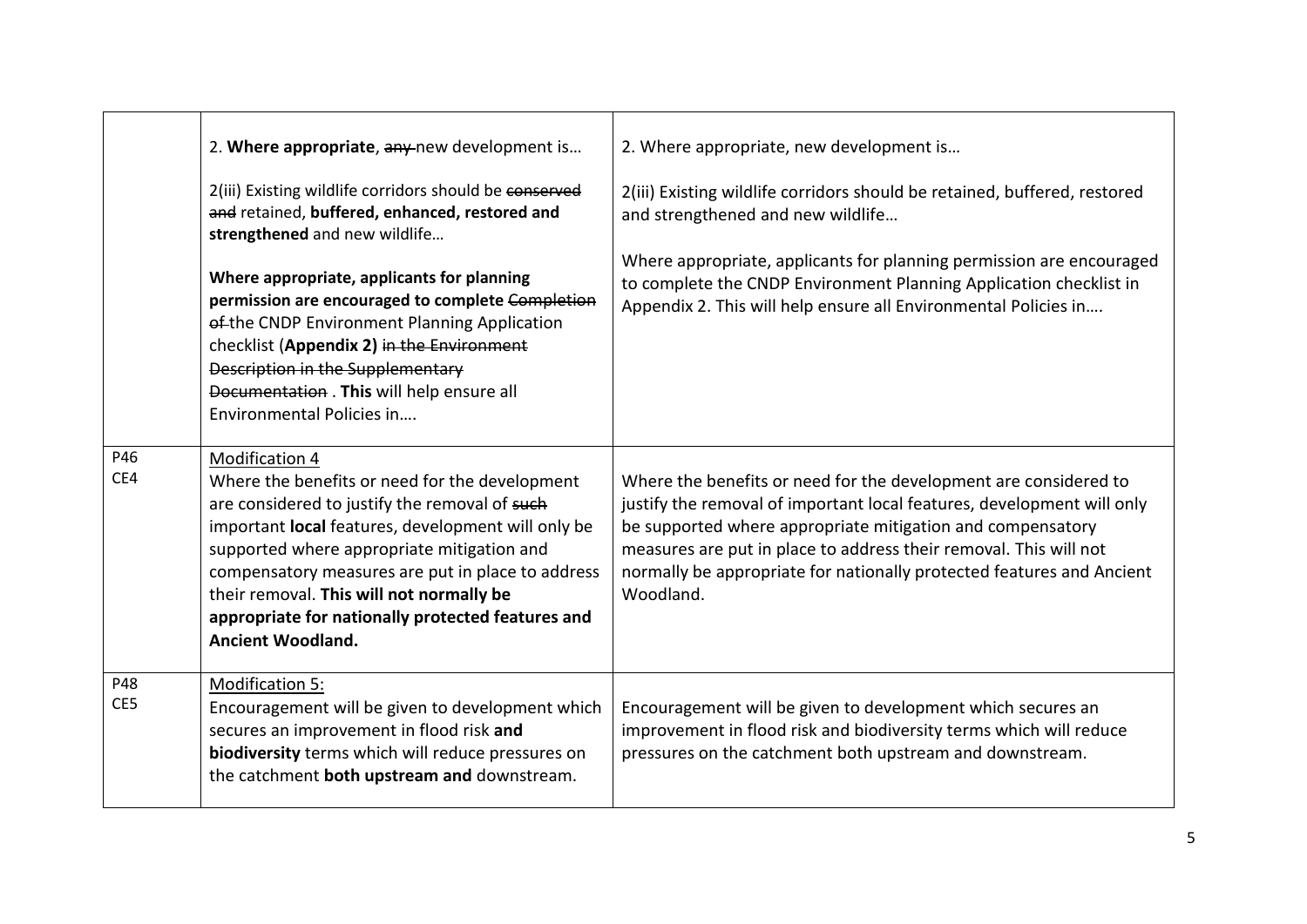| P50        | Community Facilities, Open Areas and Recreation       | Community Facilities, Local Green Space, Rights of Way and Recreation    |
|------------|-------------------------------------------------------|--------------------------------------------------------------------------|
| 4.3.2      |                                                       |                                                                          |
| P51        | The Parish also has a number of Natural and Semi      | In terms of recreational open space, there is an under provision of play |
| 4.3.2.6    | Natural Spaces, such as areas of woodland and         | space for residents in the central/northern part of the village. The     |
|            | other land. The public has access, via Public Rights  | District Open Space Paper concedes there is an under provision and the   |
|            | of Way (PRoW), to many of these and they are          | village currently fails the access standards. Therefore, policy CF2 will |
|            | important assets to the community. Even those that    | seek to protect the existing recreational spaces and Public Rights of    |
|            | do not contain PRoWs, are important as they help      | Way (PRoW) and encourage new provision of recreational space,            |
|            | form the rural character of the village. However, in  | particularly in the central/northern parts of the village. This would    |
|            | terms of recreational open space, there is an under   | accord with the NPPF which seeks to protect and enhance Public Rights    |
|            | provision of play space for residents in the          | of Way and recognises the importance of opportunities for sport to       |
|            | central/northern part of the village. The District    | creating healthy communities.                                            |
|            | Open Space Paper concedes there is an under           |                                                                          |
|            | provision and the village currently fails the access  |                                                                          |
|            | standards. Therefore, policy CF2 will seek to protect |                                                                          |
|            | the existing recreational spaces and natural open     |                                                                          |
|            | space and encourage new provision of recreational     |                                                                          |
|            | space, particularly in the central/northern parts of  |                                                                          |
|            | the village. This would accord with the NPPF which    |                                                                          |
|            | seeks to protect and enhance public rights of way     |                                                                          |
|            | and recognises the importance of open space and       |                                                                          |
|            | opportunities for sport to creating healthy           |                                                                          |
|            | communities.                                          |                                                                          |
| <b>P52</b> | The Local Green Space document, describing            | The Local Green Space Description document, describing these areas is    |
| 4.3.2.8    | these areas can be found in Background                | referenced in Appendix 3.                                                |
|            | documentation                                         |                                                                          |
| P53        | Modification 6:                                       |                                                                          |
| CF1        | Policy CF1 - Community and Recreational Facilities    | Policy CF1 - Community and Recreational Facilities                       |
|            |                                                       |                                                                          |
|            | The existing community facilities as shown on CNDP    | The existing community facilities as shown on CNDP Map 5 will be         |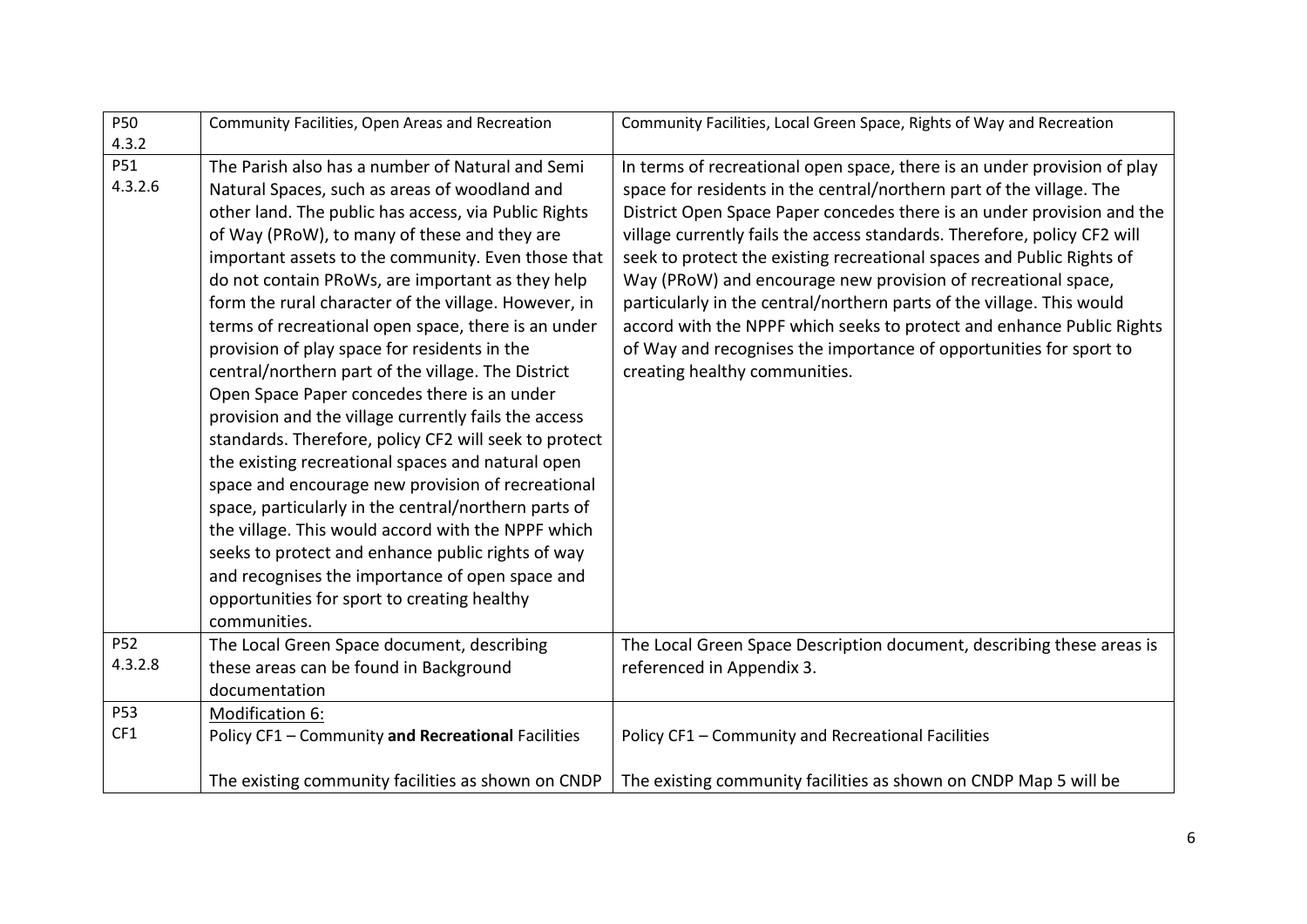|                 | Map 6 will be protected and new opportunities for       | protected and new opportunities for community and recreational          |
|-----------------|---------------------------------------------------------|-------------------------------------------------------------------------|
|                 | community and recreational facilities will be           | facilities will be supported. Community buildings are the Church and    |
|                 | supported. Community buildings include, but are         | Parish Room, Plough Inn Public House, Crowhurst C of E Primary School,  |
|                 | not limited to, are the Church and Parish Room;         | the Village Hall, Methodist Chapel, Crowhurst Station and the Youth     |
|                 | Plough Inn Public House; Crowhurst C of E Primary       | Club Hut and Pavilion on the Recreation Ground. Recreational facilities |
|                 | School; the school and its sports facilities, the       | are the Play Area and Tennis Court, also on the Recreation Ground, and  |
|                 | Village Hall; Methodist Chapel; Crowhurst Station;      | the BMX Bowl. This policy will apply to any future community facility   |
|                 | <b>BMX Bowl and Youth Club Hut and the recreational</b> | provided, and supports the existing and future prosperity of community  |
|                 | ground and its Pavilion on the Recreation Ground.       | life through application of the following criteria:                     |
|                 | Recreational facilities are the Play Area and Tennis    |                                                                         |
|                 | Court also on the Recreation Ground. This policy        |                                                                         |
|                 | will apply to any future community facility             |                                                                         |
|                 | provided, and supports the existing and future          |                                                                         |
|                 | prosperity of community life through application of     |                                                                         |
|                 | the following criteria:                                 |                                                                         |
| P54             | Modification 7:                                         |                                                                         |
| CF <sub>2</sub> | Policy CF2 - Rights of Way Open Spaces and              | Policy CF2 - Rights of Way and Recreation                               |
|                 | Recreation                                              |                                                                         |
|                 |                                                         |                                                                         |
|                 | 3. Protect existing natural, semi-open space and        |                                                                         |
|                 | open space as shown on CNDP Map 3 by only               | Deleted                                                                 |
|                 | supporting development in exceptional                   |                                                                         |
|                 | circumstances, such as community facilities where       |                                                                         |
|                 | there is a clear need and landscape mitigation          |                                                                         |
|                 | measures can be taken;                                  |                                                                         |
|                 |                                                         |                                                                         |
|                 | 4. Protect sports and play facilities and encourage     | 3. Protect sports and play space and facilities and encourage more      |
|                 | more facilities where appropriate.                      | where appropriate.                                                      |
| P55             | <b>Modification 8:</b>                                  |                                                                         |
| CF3             |                                                         |                                                                         |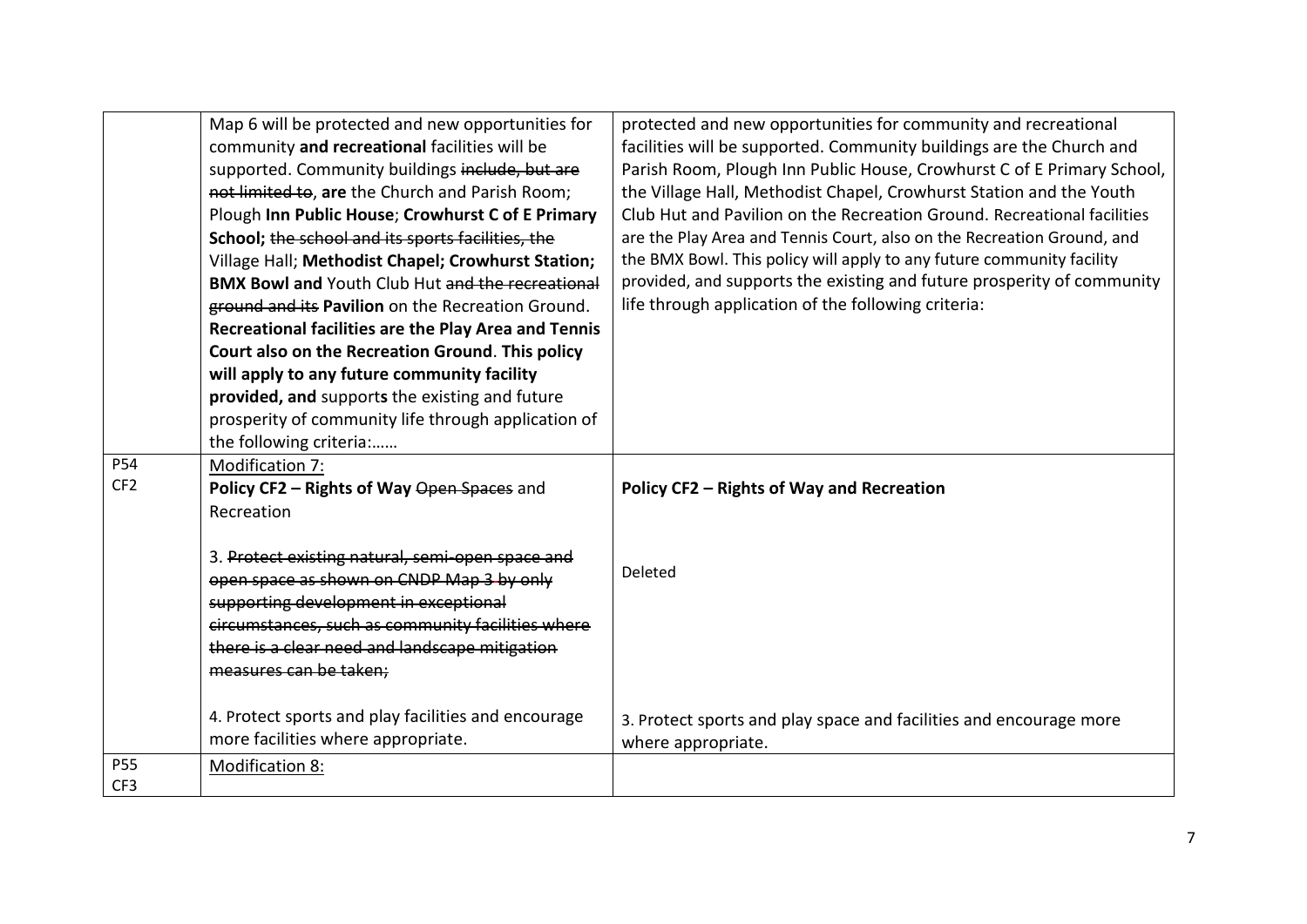|         | 1. Protect areas identified The following areas are         | 1. The following areas are designated as Local Green Space and shown  |
|---------|-------------------------------------------------------------|-----------------------------------------------------------------------|
|         | designated as Local Green Space on CNDP 4                   | on CNDP Map 3 and the Proposals Map:                                  |
|         | and the Proposals Map:                                      | Fore Wood                                                             |
|         | <b>Fore Wood</b>                                            | St Georges Churchyard                                                 |
|         | <b>St Georges Churchyard</b>                                |                                                                       |
|         | <b>Crowhurst Recreation Ground</b>                          | <b>Crowhurst Recreations Ground</b>                                   |
|         | <b>Crowhurst Nature Reserve</b>                             | <b>Crowhurst Nature Reserve</b>                                       |
|         | by only supporting development that meets an                |                                                                       |
|         | identified need related to the current usage of             | Development on Local Green Spaces will only be permitted in very      |
|         | the area, remain of a similar scale and bulk as             | special circumstances that will include development that enhances     |
|         | existing facilities and is supported by the local           | the use and attributes of the space for the reasons it was            |
|         | community.                                                  | designated.                                                           |
|         | Development on Local Green Spaces will only                 |                                                                       |
|         | be permitted in very special circumstances                  |                                                                       |
|         | that will include development that enhances                 |                                                                       |
|         | the use and attributes of the space for the                 |                                                                       |
|         | reasons it was designated.                                  |                                                                       |
|         |                                                             |                                                                       |
| P56     | Modification 9 (ii)                                         |                                                                       |
| 4.3.3.2 | New development should allow for climate change             | New development should allow for climate change and the need for      |
|         | and the need for housing to be flexible and                 | housing to be flexible and adaptable for a range of occupiers. New    |
|         | adaptable for a range of occupiers. New                     | development should meet the minimum national space standards and      |
|         | development should meet the minimum                         | Building for Life 12 standards and is encouraged to provide adaptable |
|         | national <i>fleer-space standards</i> and Building for Life | floor-space by meeting M4(2) of the Building Regulations, as proposed |
|         | 12 standards and is encouraged to provide                   | by the emerging Rother DaSA policy on Accessible and Adaptable        |
|         | adaptable floor-space by meeting M4(2) of the               | Homes.                                                                |
|         | Building Regulations, as proposed by the emerging           |                                                                       |
|         | Rother DaSA.                                                |                                                                       |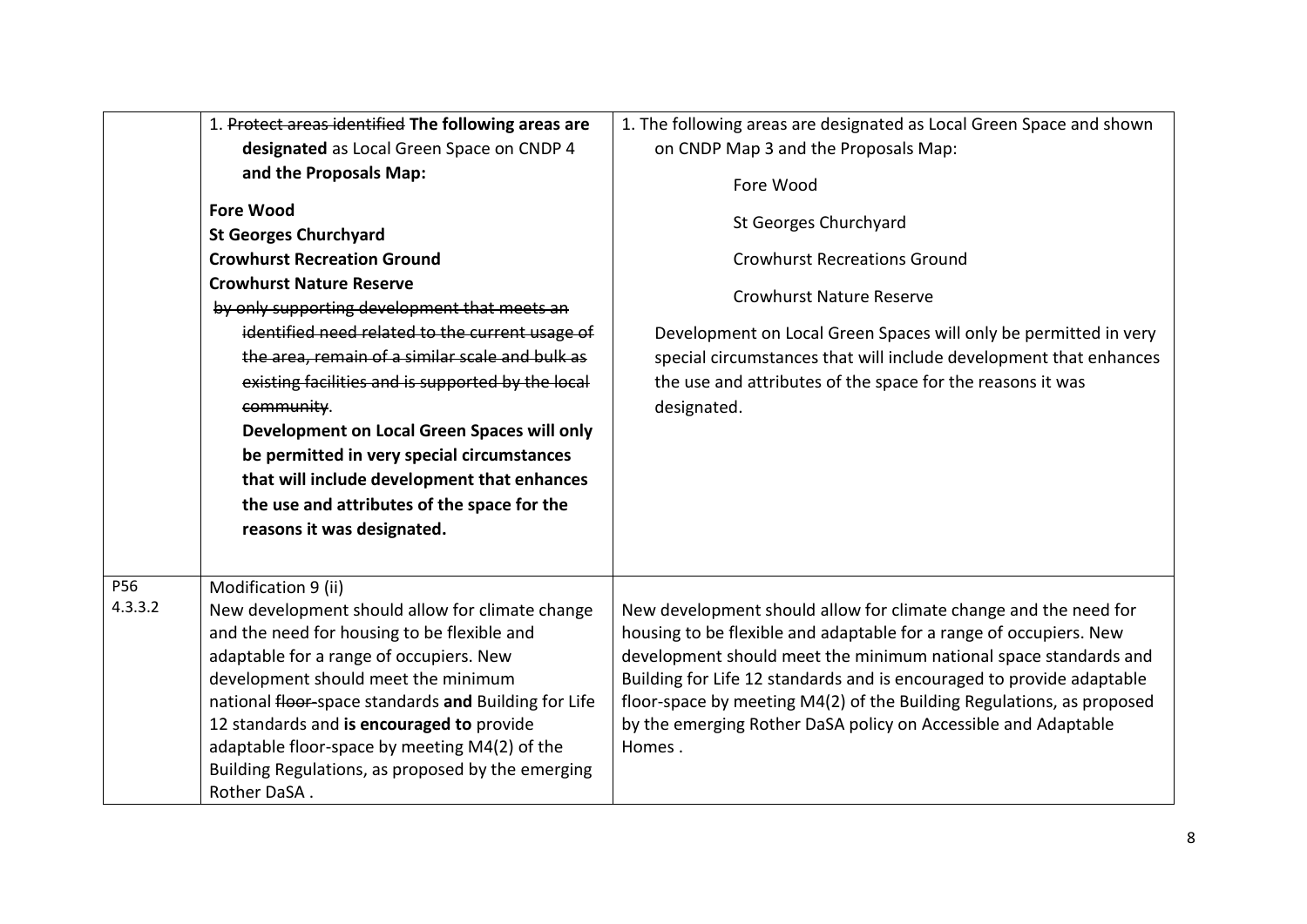| <b>P57</b><br>CB1(3) | Modification 9(i):<br>New housing shall comply with the National<br><b>Floorspace Standards and Building for Life</b><br>standards. Due to the aging population of the<br>Parish, new housing is also encouraged to meet<br>the and should accord with the<br>Accessible/Adaptable Dwelling standard M4(2) of<br>the Building Regulations or any future review of<br>this standard. (and any relevant subsequent future<br>standards) as proposed by the emerging Rother<br>DaSA; | New housing shall comply with the National Space Standards and<br>Building for Life standards. Due to the aging population of the Parish,<br>new housing is also encouraged to meet the Accessible/Adaptable<br>Dwelling standard M4(2) of the Building Regulations or any future<br>review of these standards;                                                                                                                                                         |
|----------------------|-----------------------------------------------------------------------------------------------------------------------------------------------------------------------------------------------------------------------------------------------------------------------------------------------------------------------------------------------------------------------------------------------------------------------------------------------------------------------------------|-------------------------------------------------------------------------------------------------------------------------------------------------------------------------------------------------------------------------------------------------------------------------------------------------------------------------------------------------------------------------------------------------------------------------------------------------------------------------|
| P78<br>CC1           | Development would also be required to comply<br>with the following:<br>6. Should comply with other policies of the<br>development plan.                                                                                                                                                                                                                                                                                                                                           | Deleted clause 6 and renumbered clause 7.                                                                                                                                                                                                                                                                                                                                                                                                                               |
| P79<br>4.4.3.2       | Footpath 6a, which runs through the same field,<br>should connect to the car park to allow ease of<br>access to the footpath network. A Landscape and<br>Visual Appraisal can be found in the Background<br>Documentation.                                                                                                                                                                                                                                                        | Footpath 6a, which runs through the same field, should connect to the<br>car park to allow ease of access to the footpath network. The<br>landowner will need to contact the East Sussex Rights of Way team<br>about altering footpath 6a. The preference is to start/end footpath 6a<br>at the car park, instead of by the Manor/Forewood Lane but the final<br>decision will be made by East Sussex. A Landscape and Visual Appraisal<br>is referenced in Appendix 3. |
| P80<br>CC2(8)        | Modification 10:<br>8. New housing developments should provide<br>electric vehicle charging points. There should be at<br>least one charging point per dwelling for houses<br>and for flats with an allocated car parking space. For<br>flats which don't have an allocated parking space,<br>provision needs to be made for a shared communal                                                                                                                                    | Deleted as clause also in Policy CB1                                                                                                                                                                                                                                                                                                                                                                                                                                    |